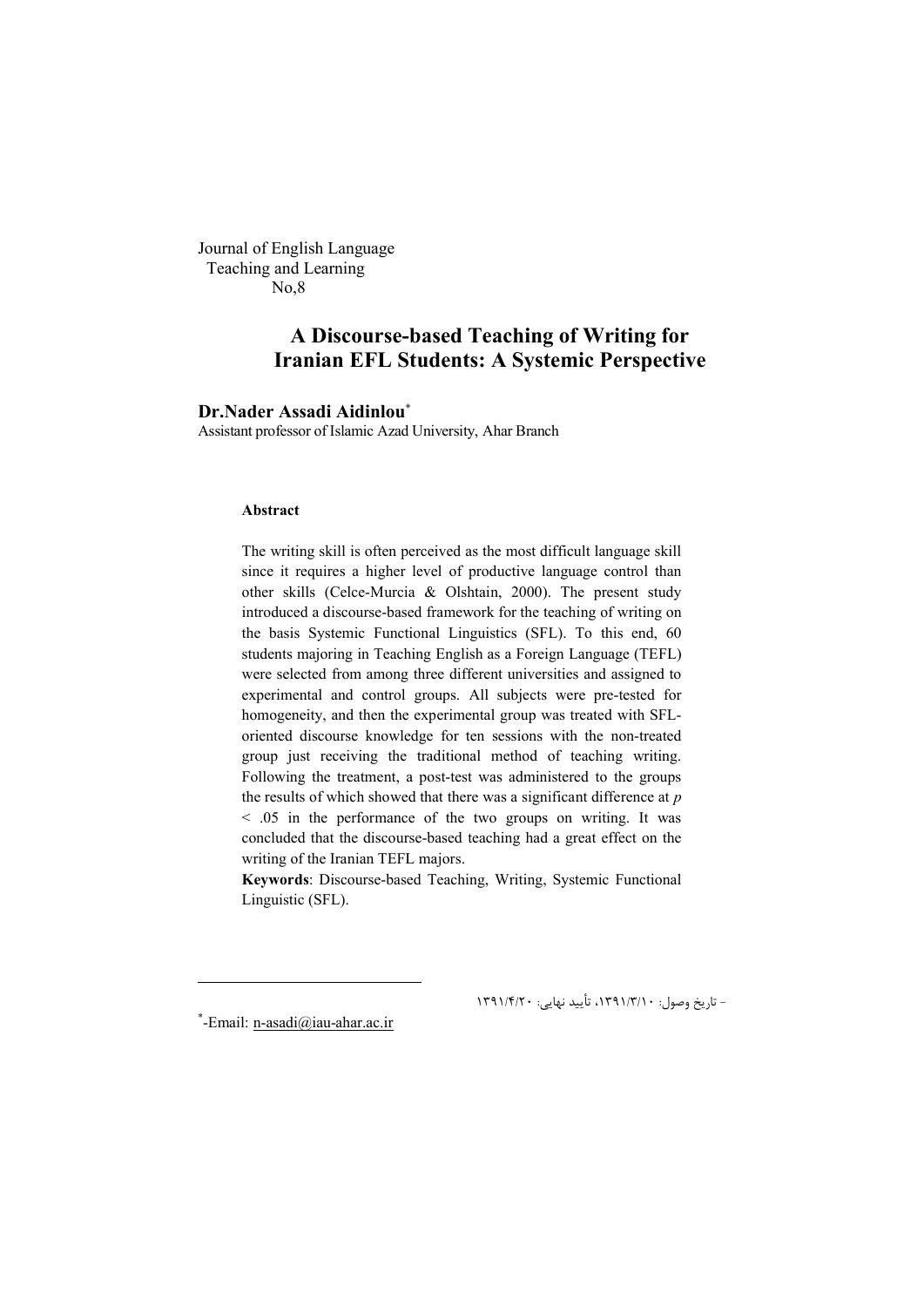### 1. **Introduction**

Writing in ESL and EFL, in particular, contexts has been challenging practitioners, teachers and students at different levels of English learning. To come up with a written product, Iranian English language learners at different levels, especially at high intermediate levels, rely on their prior knowledge of words and grammatical structures overlooking the socio-cultural factors involved in creating a written text. As a solution to this problem, it is necessary to acquaint the EFL students with an approach to writing that engages the students in a process whereby the creation of a text as a whole, not a scratch of sentences, is aimed at. This paper studies the impact of the teaching of SFL-oriented discourse knowledge, which incorporates both the textlevel and sentence-level meaning resources, on the writing of the Iranian EFL students.

### **2. Literature Review**

Writing has been and is still being researched by scholars from various areas like sociology, ethnography, rhetoric, computer and collaborative learning, of which the first three will be touched upon, with a detailed focus on sociological perspective as part of the theoretical framework for this study.

Based on the aim and purpose, writing can be organized as a referential, persuasive, literary or expressive rhetorical discourse (Kinneavy, 1969). A referential discourse emphasizes the subject matter; persuasive discourse puts an emphasis on the reader; literary discourse emphasizes the language; and an expressive discourse focuses on the writer. Furthermore, he distinguishes between means and ends in his determination of the differing discourse purposes contending that methods of developing a discourse such as comparison/contrast, definition and cause-effect are means, but explaining, arguing and exploring, for instance, are the aims.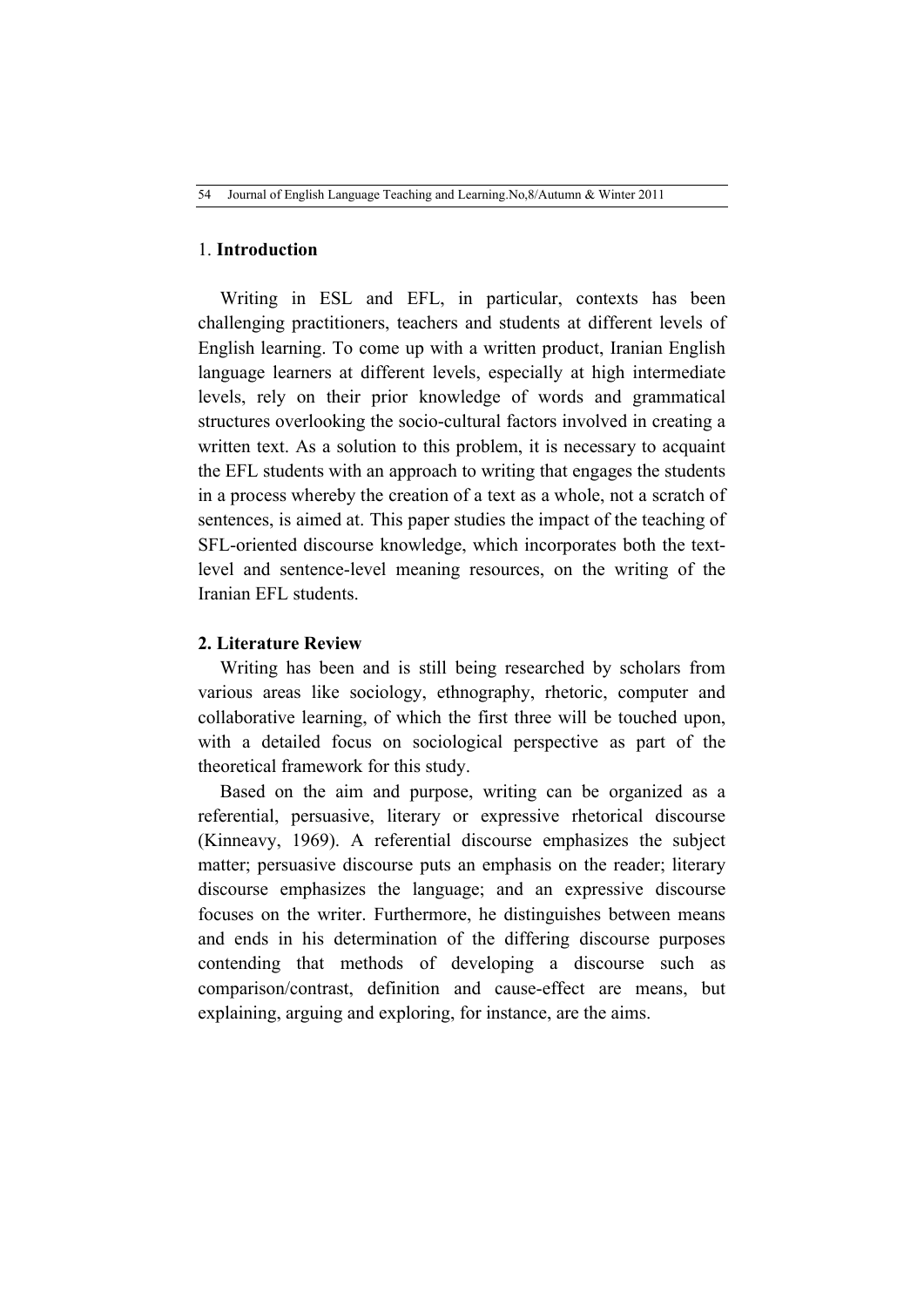Ethnographically, researchers enter a specific field to collect data through such techniques as case study, speak-aloud protocol or observation and to analyze the writing processes and practices in specific work-related and culture-related communities. This way, researchers observe students' writing behaviours in the process of writing to discover what they do and how they cope with a writing task. The results of a research study by Sommers (1980) reveal that the writing is not necessarily linear, and writers do not always plan, write and revise, but they use a recursive pattern, often going back to previous sentences and paragraphs to do editing, or surface changes, and revision, or text-based changes.

Being of social nature, writing is conditioned and shaped by the social and cultural context in which the writing process is performed. Reid (1993) cites Bizzel (1982) and Bruffee (1986) that any writing always develops in a relation to previous texts, contexts, situations and experiences. This awareness of writing situation in different contexts has developed into the concept of "discourse communities" (Faigley, 1985). The term discourse refers to multi-sentence chunks of language; a community is a group of people with similar values, aims, aspirations and expectations (Reid, 1993).

Following the social perspective on writing, this paper continues to borrow from SFL for its theoretical framework as well. Accordingly, language is used to do a function; it must be manipulated at the text level not at the sentence level solely; and it is can be interpreted and comprehended in the social context including context of situation and context of culture, referred to as register and genre respectively. As an instance of the context of culture, genre is viewed as a staged, goaloriented social process (Martin, 1992). This statement implies that genres are made up of a number of stages, referred to as schematic structure or text structure, that each works separately to indicate transfer from one phase of the text to another phase in order to reach a social goal. In the same fashion, Swales (1990) describes genre as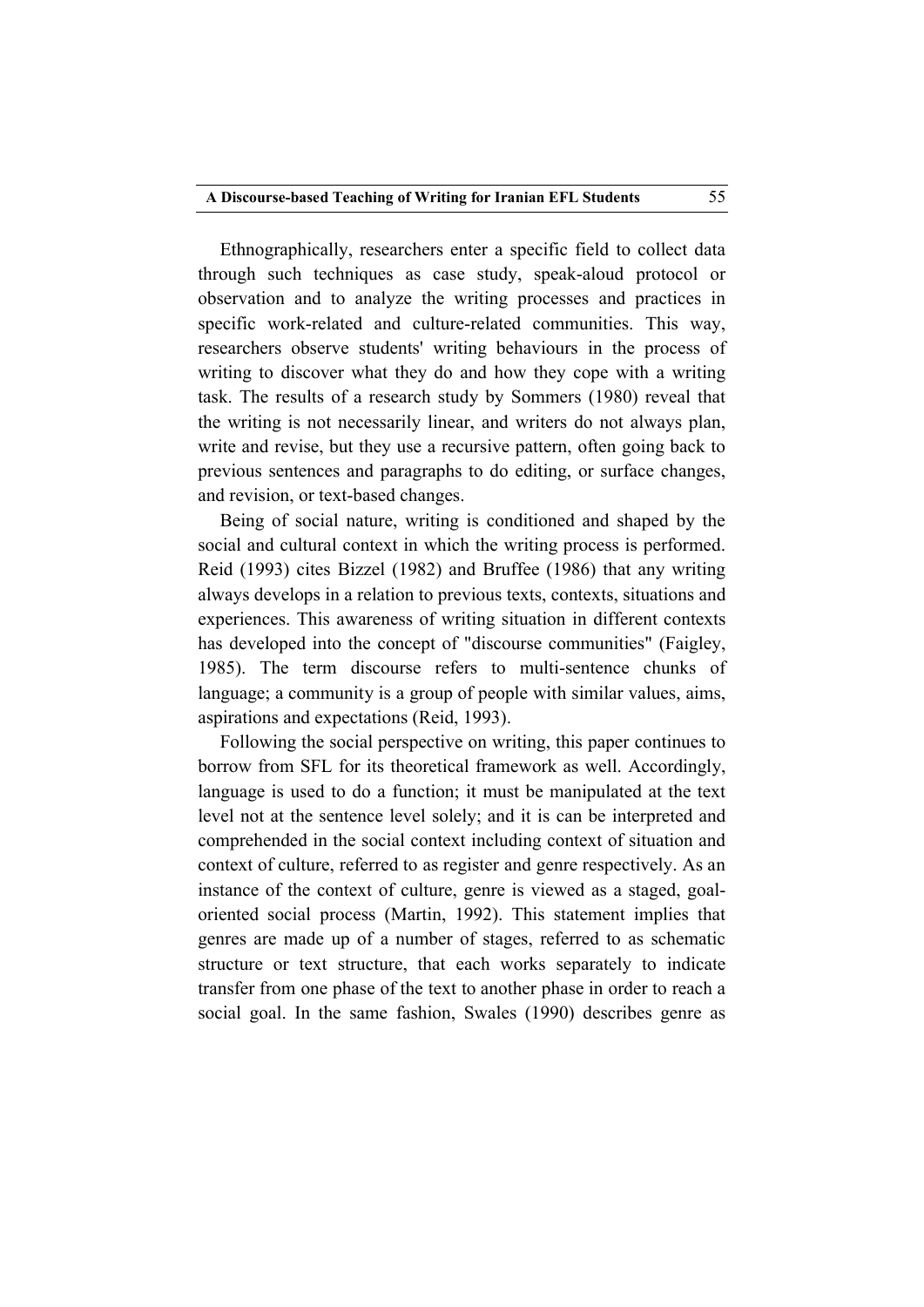writing in which there are constraints in writing and conventions in content, positioning, and form. On the other hand, register viewed as an instance of the context of situation, is configured by three inevitable factors; field, tenor and mode. Field refers to the subject matter about which the communication takes place; tenor points to the people of any social role and status participating in the communication; and mode refers to the channel via which messages are exchanged by the participants (Halliday, 1985).

In addition, language, based on SFL, consists of discoursesemantics and lexico-grammar levels. Discourse-semantics describes language from discoursal and semantic perspectives. From discoursal point of view, cohesion and coherence are of focal attention at the text level; and from semantic point of views three layers of meanings (ideational, interpersonal and textual) are investigated at the clause level. Cohesion refers to the logical and semantic relationships holding among various parts of a text by means of references, conjunctions and lexical relations. According to Halliday and Hasan (1976), the interpretation of some parts of a text depends on the understanding of some other parts mentioned earlier or later in the body of the text or out of the text in the surrounding environment. Eggins (1994) maintains that coherence is either of generic type, which is produced as a result of the amalgamation of different functional stages of a genre; or of registerial type, which generated as a result of the togetherness of the three variables that are the integral part a register. On the other hand, lexico-grammar deals with the realization of the three metafunctions at the clause level. Ideational metafunction covers experiential meaning and logical meaning. Experiential meaning represents experiences, events and happenings in the outer or inner world and is textualized by a configuration of Process (encoded by verbs), Participant (encoded by nominal groups) and Circumstance (encoded by prepositional phrases), which together are referred to as a figure, and logical meaning which deals with the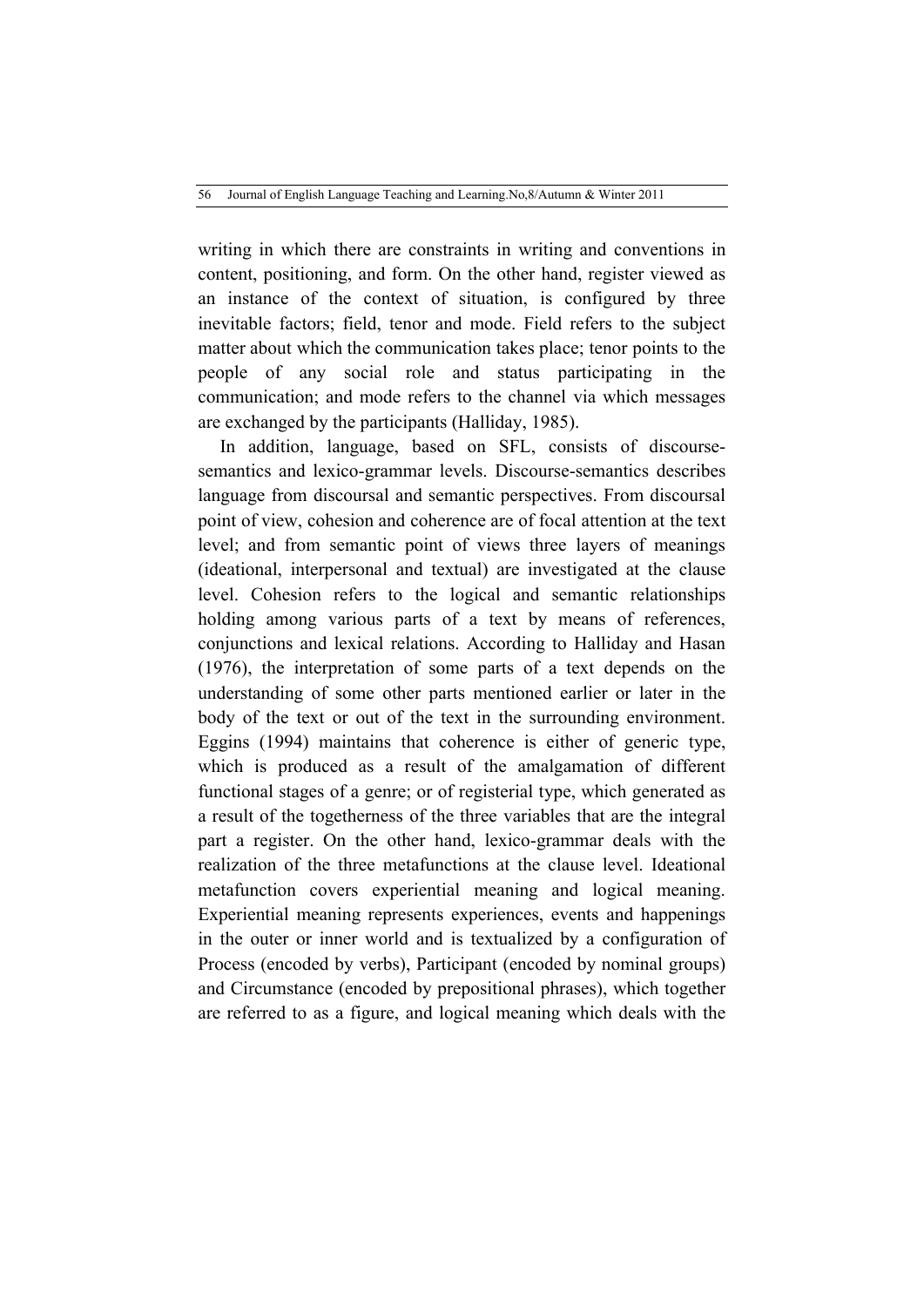logical relationships holding between two or more figures. Interpersonal meaning enacts social roles, statuses and relationships held by the people in the communicative event and is textualized through Subject (encoded by nominal groups), Finite (encoded by modal verbs) and Adjunct (encoded by prepositional phrases). And textual meaning is concerned with organizing the other two metafunctions in a message and is textualized by Theme (the element appearing in the initial position of a clause) and Rheme (the elements that follow the Theme).

Studies indicate that ESL and EFL, in particular, students follow similar patterns in the writing process but do everything less than native English speakers (Reid, 2001). Although the ability to write presupposes some level of morphological, lexical and syntactic as well as idiomatic knowledge, such knowledge alone does not guarantee the ability to write well because writing involves much more than constructing grammatical sentences. In other words, sentences need to be cohesive, that is, they have to connected by cohesive devices in ways that can be followed by readers, and coherent, that is, various parts of the text have to work together conceptually in the particular rhetorical context (Silva & Matsuda, 2002). Furthermore, the evolving written product is viewed as discourse constantly changing to suit the writer's goals as well as the writer's need to accommodate potential readers (Celce-Murcia & Olshtain, 2000). That is to say, four components must be taken into account in the writing process; the writer (or knower), the audience (or reader), reality (or context) and language of the written text (Johns, 1990). Birjandi et al. (2004) maintain that most Iranian students have problems in the writing skill that originate not only from macro-skills (grammar and vocabulary) but also from micro-skills (content and organization). The problem is that Iranian students attempt to represent the world through ideational meaning, and they ignore the other two meanings, that is, interpersonal meaning (the meaning about the relationship between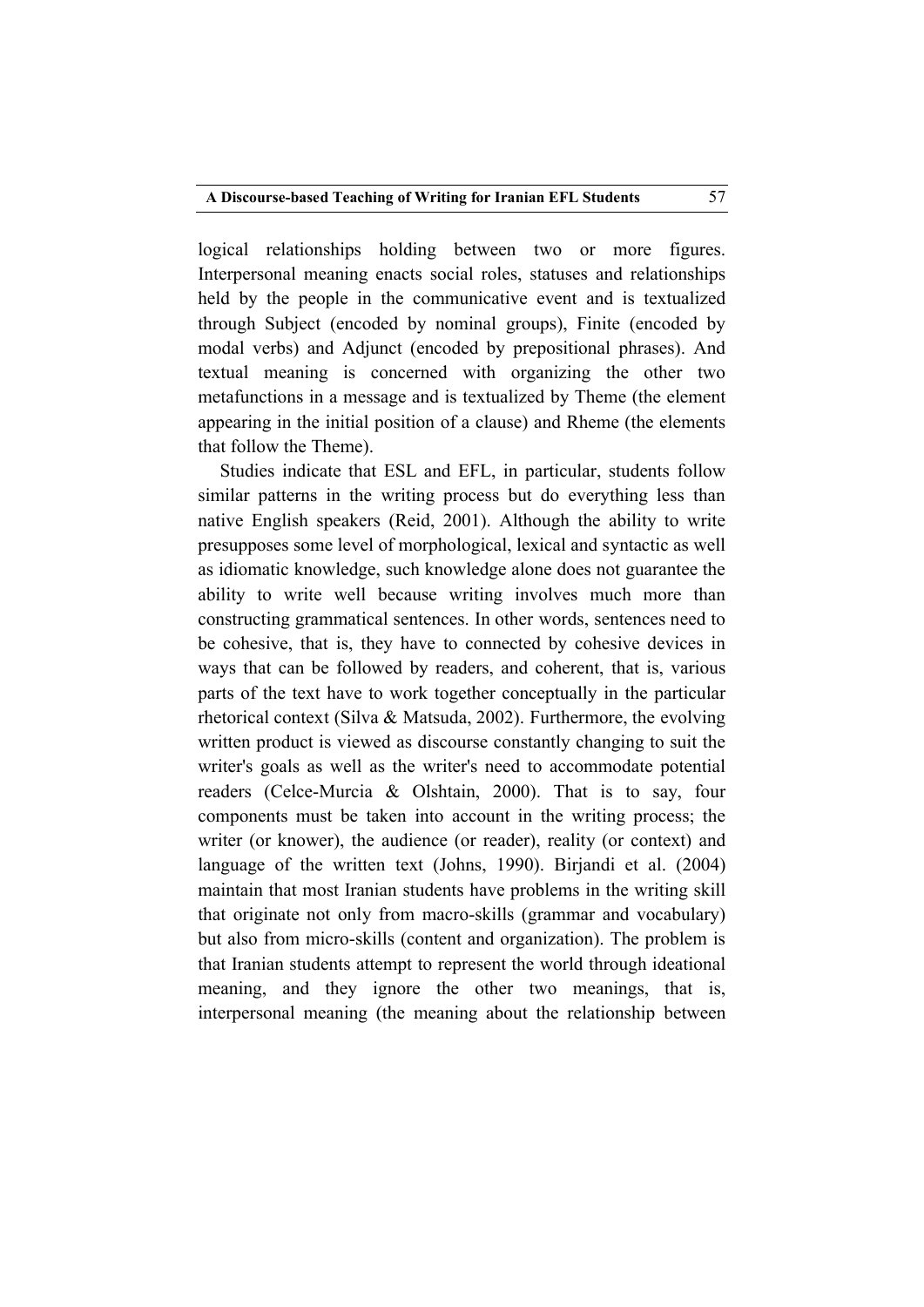the writer and the reader) and textual meaning (the meaning that helps the readers navigate through the text). According to Silva (1993), second or foreign language writers have more difficulty setting up goals and organizing the written materials; therefore, it is important to provide the students with an effective instruction of writing as discourse constantly changing to suit the writer's purpose, the potential reader, the context in which the written text is created and the type of the language used to organize messages.

This research paper attempts to answer the following research question and test the hypothesis with regard to the explicit instruction of discourse knowledge as an independent variable and the writing as a dependent variable:

1- Is there any difference in the performance on the writing of the Iranian students who are given an explicit instruction of discourse knowledge and the Iranian students who are not?

 $H<sub>0</sub>$ : There is no significant difference in the performance on the writing of the Iranian students who are given an explicit instruction of discourse knowledge and the Iranian students who are not.

### **3. Method**

A non-equivalent control group design was devised to investigate the effectiveness of the explicit instruction of discourse knowledge on the writing of the Iranian students. To this end, a total of 60 undergraduate students majoring in English who had taken an advanced writing course at Islamic Azad University were recruited as a convenient sample for this study. The justification for choosing the advanced level for the present study comes from the fact that Iranian high intermediate EFL learners require explicit structural and discoursal knowledge to cope up with the meaning resources at the local and global levels of texts (Lotfipour-Saedi, 2006; Yaghchi, 2000). This fact is advocated by Celce-Murcia and Olshtain (2000), Grabe (1986) and Grabe and Stoller (2002), who believe that all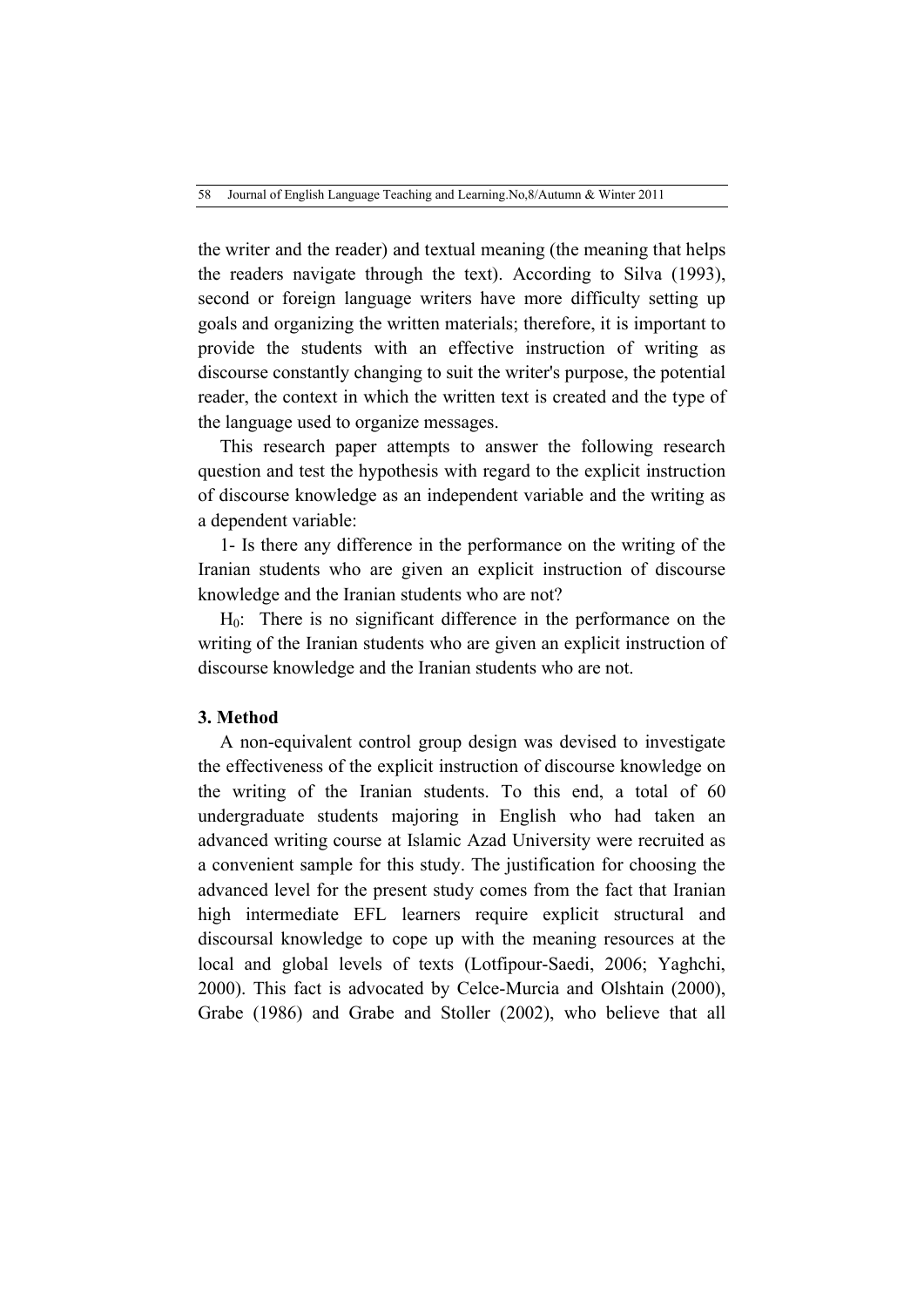second and foreign language learners, especially at intermediate and high intermediate levels, need explicit instruction of structural knowledge and discoursal knowledge. Of 60 subjects, three subjects (two from the experimental group and one from the control group) dropped the course, and another three (one from the experimental group and two from the control group) were eliminated from the study by the researcher as a result of frequent absences from the class. As such, the remaining sample who accompanied the researcher until the end of the experiment was 54 subjects comprising 42 females and 12 males aged between 21 and 32 from different parts of Iran.

Having got ascertained of the homogeneity of the two groups in the writing skill through the administration of pre-test, the researcher treated the experimental group with SFL-oriented discourse knowledge for ten two-hour sessions. The treatment was conducted in three steps each based on a four-stage teaching-learning cycle (Hammond, et al., 1992) utilized in SFL pedagogy; that is, explicit description of the discourse knowledge, modeling, collective practice and individual practice. The first step included the explicit instruction of cohesive devices, that is, References, Conjunctions and Lexical Relations (Halliday & Hasan, 1976) for three sessions; the second step consisted of a two-session instruction of register, that is, Field, Tenor and Mode (Halliday, 1985); and the third step covered a formal teaching of five factual genres (Martin, 1985 & 1992) including exposition, exploration, report, description and discussion for five sessions. The control group was not given any special treatment and was just asked to write paragraphs and essays on different topic assigned by the researcher. At the end of the treatment, a post-test was administered to both groups in the long run.

The measuring instrument was composed of a writing test which was based on an IELTS reading passage taken out of Academic Module IELTS. The subjects were asked to read through an expository reading passage and write an essay about the same subject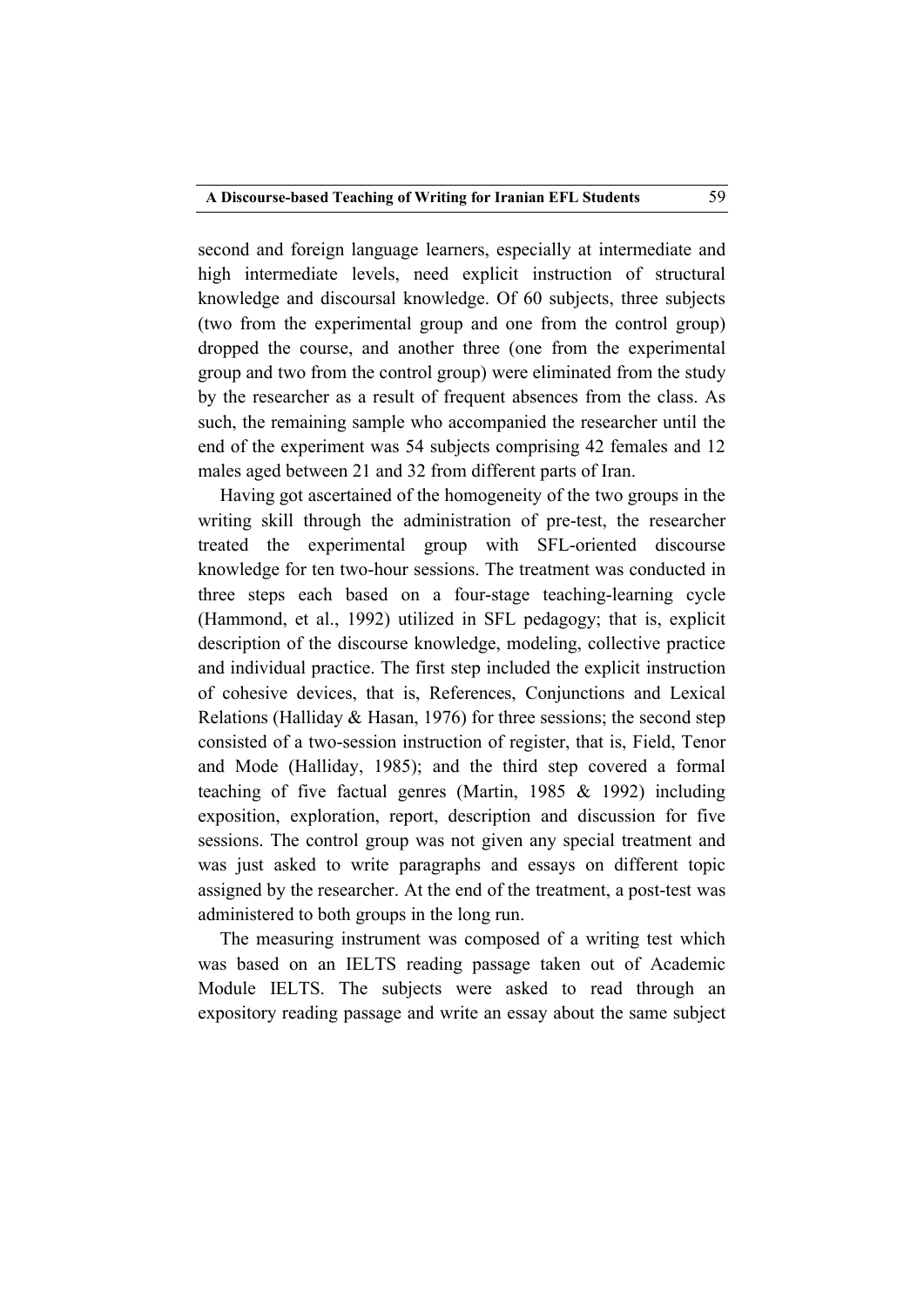matter without consulting the original reading material. The scoring (Appendix A) was conducted by two raters on the basis of the evaluation of the subjects' adherence to the schematic structure of the exposition genre at stake; that is, Thesis, Arguments, and Conclusion, on the one hand, and the sound argument of the ideas in a wellorganized manner from the viewpoint of the passage writer, on the other hand, in the writing product. Each of these two dimensions was aligned with a five-point scale ranging from 1 to 5, each subjectively describing the subjects' performance on creating coherence in terms of the schematic structures making up the genre at issue, on the one hand, and in terms of the contextual factors making up the register at stake, on the other hand. The highest point, a '5', for the trait 'genre' has this descriptor: the writing, as a sample of an exposition text, observes the order, structure and presentation of information perfectly; it has an inviting introduction (or Thesis), clear discussion and logical transition of the main ideas (six Arguments) and a satisfying ending (or Conclusion). And the lowest point, a '1', has this descriptor: the writing, as a sample of exposition text, does not observe the order, structure and presentation of information; it has only an introduction (or Thesis), or one/two main ideas (or Arguments) or an ending (or Conclusion). Likewise, the highest point, a '5', for the trait 'register' has this descriptor: the writing, as a sample of exposition text, is clear and focused in terms of the topic, main ideas, logical relationships between the ideas and the writer's commitment to the topic; it bears a perfect and accurate discussion of the subject matter (Field), a wellorganized sequence of all the available main ideas (Mode) and a fully impersonalized restatement of the topic from the passage writer's point of view (Tenor), and the descriptor for the lowest point, a '1', is: the writing, as a sample of exposition text, is very unclear and unfocused in terms of the topic, main ideas, logical relationships between the ideas and the writer's commitment to the topic; it only bears a sketchy mention of the subject matter (Field), and a poorly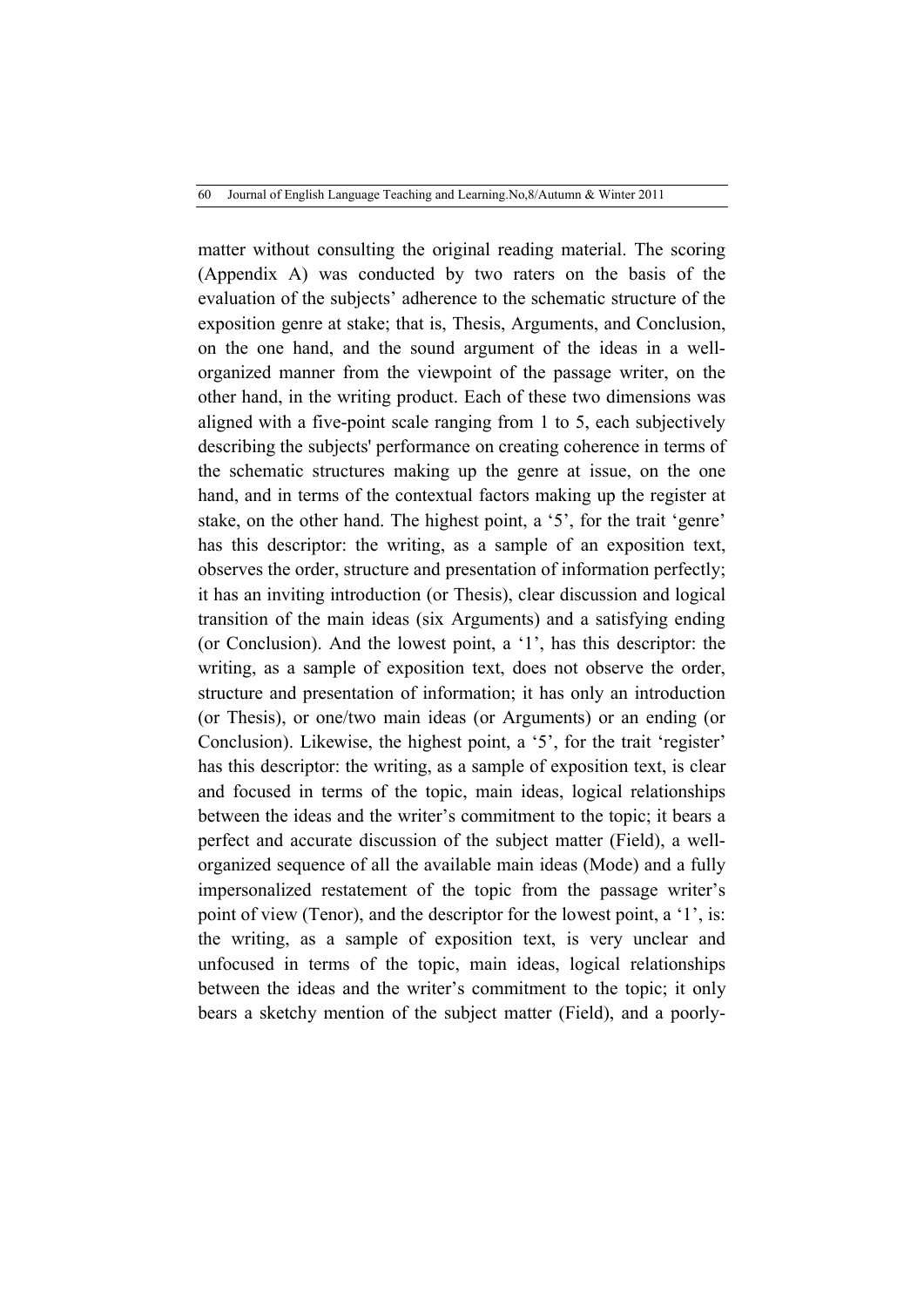organized sequence of only one or two of the available main ideas (Mode) irrespective of the passage writer's point of view (Tenor).

In order to estimate the degree of the reliability of the two sets of scores given by two different raters, the Pearson's Product-Moment Correlation was used. The computation showed that there was a significant relationship between the scores by the first rater and the second rater; that is to say, the inter-rater reliability of the two raters is considered high  $(r>7)$ . Moreover, the analysis of the correlations indicated that there was a positive relationship between the scores by the two raters in this sense that the subjects who obtained a high score from the first rater also received a high score from the second rater. After the test had been found to be reliable, it was checked for content validity through consultation with a panel of three experts from three different universities and for construct.

### **4. Data Analysis & Findings**

The descriptive analysis of the post-test brought to light that the scores of the 27 subjects in the experimental group ranged between .50 and 3.25 with a mean of 1.78 and a standard deviation of .88. As for the descriptive analysis of the control group's post-test, the 24 subjects in this group gained a range of scores between .25 and 2.00 with a mean of 1.04 and a standard deviation of .64. Table 1 below illustrates the results of the descriptive statistics for both the pre-test and the post-test scores.

| Group | <b>Test</b>     | N  | Min | Max  | Mean | <b>SD</b> | <b>Percentiles</b> |      |      |  |
|-------|-----------------|----|-----|------|------|-----------|--------------------|------|------|--|
|       |                 |    |     |      |      |           | 25                 | 50   | 75   |  |
|       | Pre-test        | 26 | .25 | 2.50 | 1.09 | .60       | .68                | 1.00 | 1.50 |  |
| EG    | Post-test       | 27 | .50 | 3.25 | 1.78 | .88       | 1.00               | 1.75 | 2.50 |  |
|       | <b>Pre-test</b> | 22 | .25 | 1.75 | .96  | .43       | .68                | 1.00 | l.12 |  |
| CG    | Post-test       | 24 | .25 | 2.00 | 1.04 | .64       | .25                | 1.00 | 1.68 |  |

*Table 1 Descriptive Statistics of Pre- and Post-test*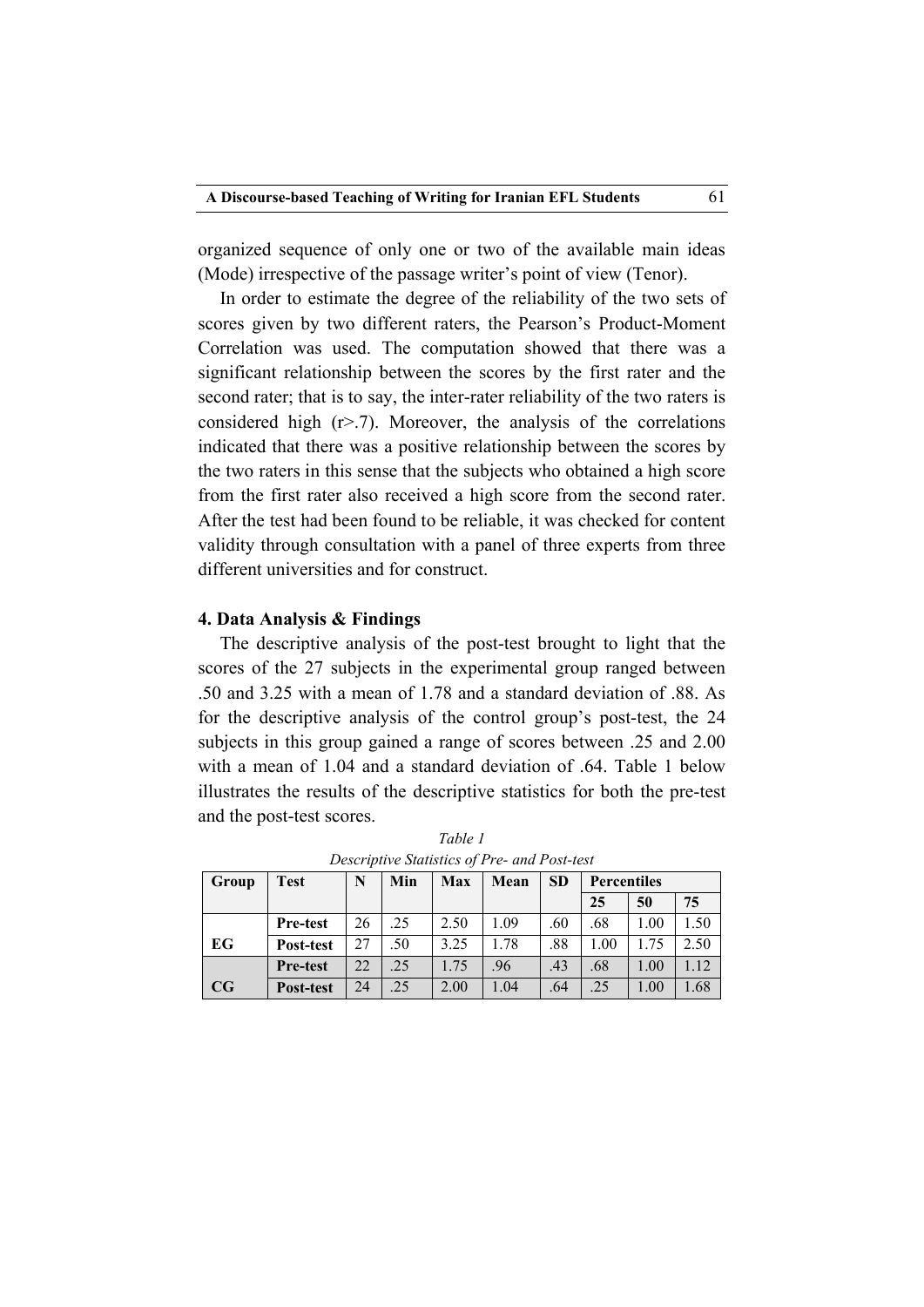To carry out the inferential statistics, the samples were checked for the underlying assumptions required for the choosing of an appropriate technique. The mere existence of the interval-scale writing scores and the presence of two independent groups removed any possibility of violation in the assumptions of the level of measurement and the independence of measurements respectively. In addition, the computation of the variances for the two groups through the Levene's test showed a non-significant value  $(>0.05)$ , which implies that equal variances are assumed. Furthermore, the samples were checked for the normality in the distribution of the scores in the pre-test and post-test through Kolmogorov-Smirnov test the results of which indicated nonsignificance value  $(>0.05)$  for both groups in the pre-test and post-test in the sense that the distribution of the scores was normal in the samples. This value was .37 for the experimental group and .15 for the control group in the pre-test and .60 for the former group and .40 for the latter group in the post-test. As no violation was observed in the assumptions needed for the inferential analysis, parametric statistic was found to be the most appropriate statistical technique. As such, an independent-samples t-test was run to compare the mean scores between the experimental and control groups in the post-test, and a paired-samples t-test was conducted to compare the mean scores within the experimental group at the probability level  $p<05$ .

The independent-samples t-test run to compare the mean scores for the experimental and control groups indicated that there was a significant difference in the scores for the experimental group  $(M=1.78, SD=.88)$  and the control group  $[M=1.04, SD=.64;$ t(49)=3.40,  $p<0.001$ ]. This was verified by the paired-samples t-test which was run to evaluate the effect of the treatment on the experimental subjects' mean writing scores. The results of this test showed a significant difference in the scores from Time 1 (M=1.09, SD=.60) to Time 2 [M=1.82, SD=.87; t(25)= -3.07, *p*<.005].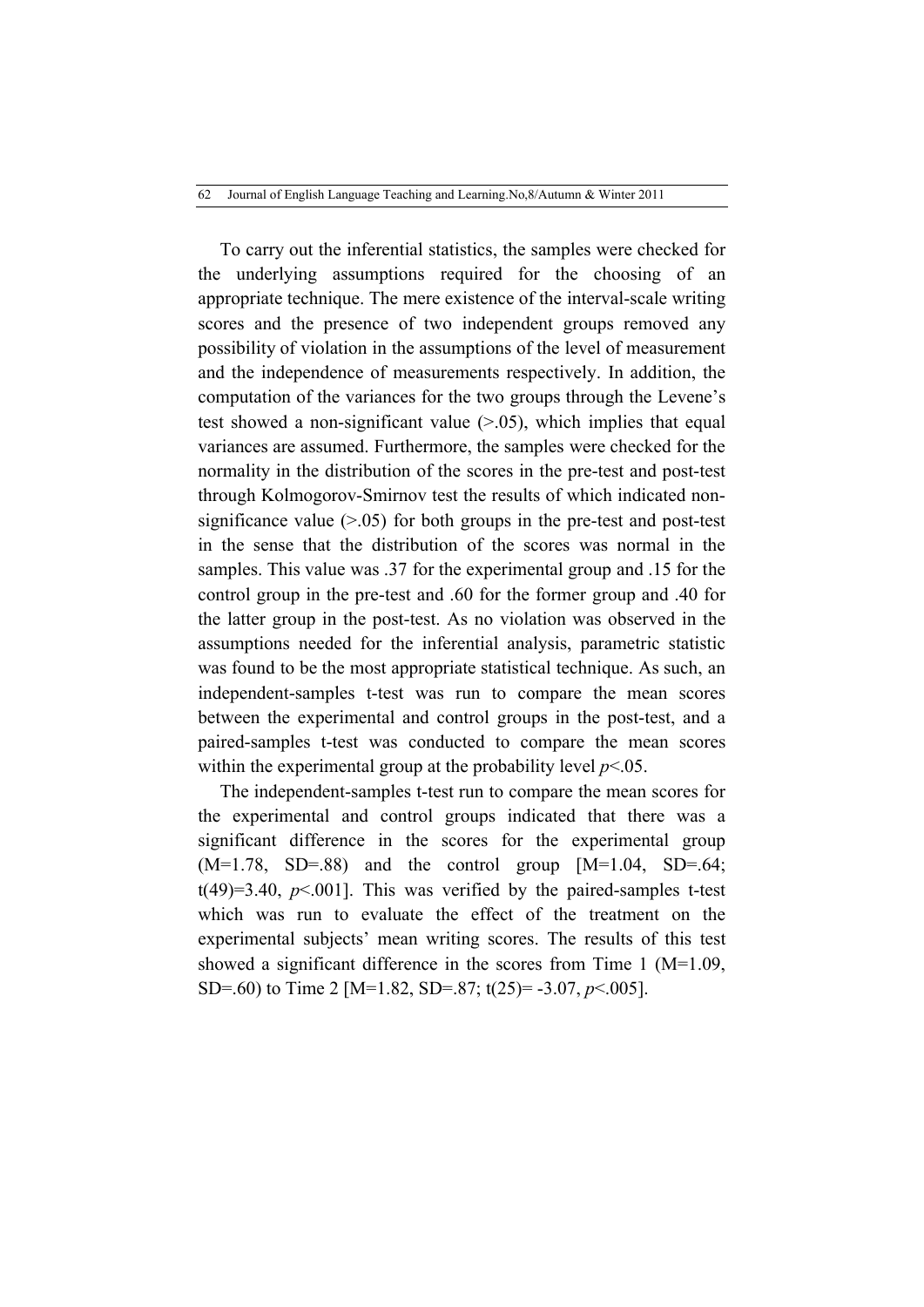To make sure if this significant difference was caused by the intervention of the independent variable; viz, explicit instruction of systemic discourse-semantic knowledge, and not by chance alone, another paired-samples t-test was done to compare the non-treated control group's scores on the summary test at two different times at the probability level  $p<05$ . The results revealed that there was no significant difference between the scores for the control group at Time 1 (M=.93, SD=.43) and Time 2 [M=1.20, SD=.58; t(19)= -1.94, *p*=.06]. Table 2 below illustrates the findings from the inferential data analyses between and within the groups.

| Inferential Statistics of Between- and Within-Groups Mean Comparisons |        |      |           |          |          |      |      |  |  |  |  |
|-----------------------------------------------------------------------|--------|------|-----------|----------|----------|------|------|--|--|--|--|
|                                                                       | N      | Mean | <b>SD</b> |          | df       | p    |      |  |  |  |  |
| <b>Experimental Group</b>                                             | 27     | 1.78 | .88       | $3.40**$ | 49       | .001 |      |  |  |  |  |
| <b>Control Group</b>                                                  |        | 24   | 1.04      | .64      |          |      |      |  |  |  |  |
| <b>Experimental</b>                                                   | Time 1 |      | 1.09      | .60      |          |      |      |  |  |  |  |
| Group                                                                 | Time 2 | 26   | 1.82      | .87      | $3.07**$ | 25   | .005 |  |  |  |  |
| Control                                                               | Time 1 |      | .93       | .43      |          |      |      |  |  |  |  |
| Group                                                                 | Time2  | 20   | 1.20      | .58      | $-1.94$  | 19   | .06  |  |  |  |  |

*Table 2*

\*\*. Difference is significant at the 0.01 level (2-tailed).

To sum up, the findings indicated that both experimental and control groups were, in the pre-test, almost homogeneous in terms of understanding the discoursal relationships involved in the written text  $(M_{EG} = 1.09$  and  $M_{CG} = .96)$ , whereas in the post-test the experimental group had a better performance ( $M_{EG} = 1.78$  and  $M_{CG} = 1.04$ ). This difference in the performance of the groups was significant at the level  $\alpha$ <.01 in this sense that the difference between the two groups in the performance on the writing was attributable to the treatment not to the chance alone.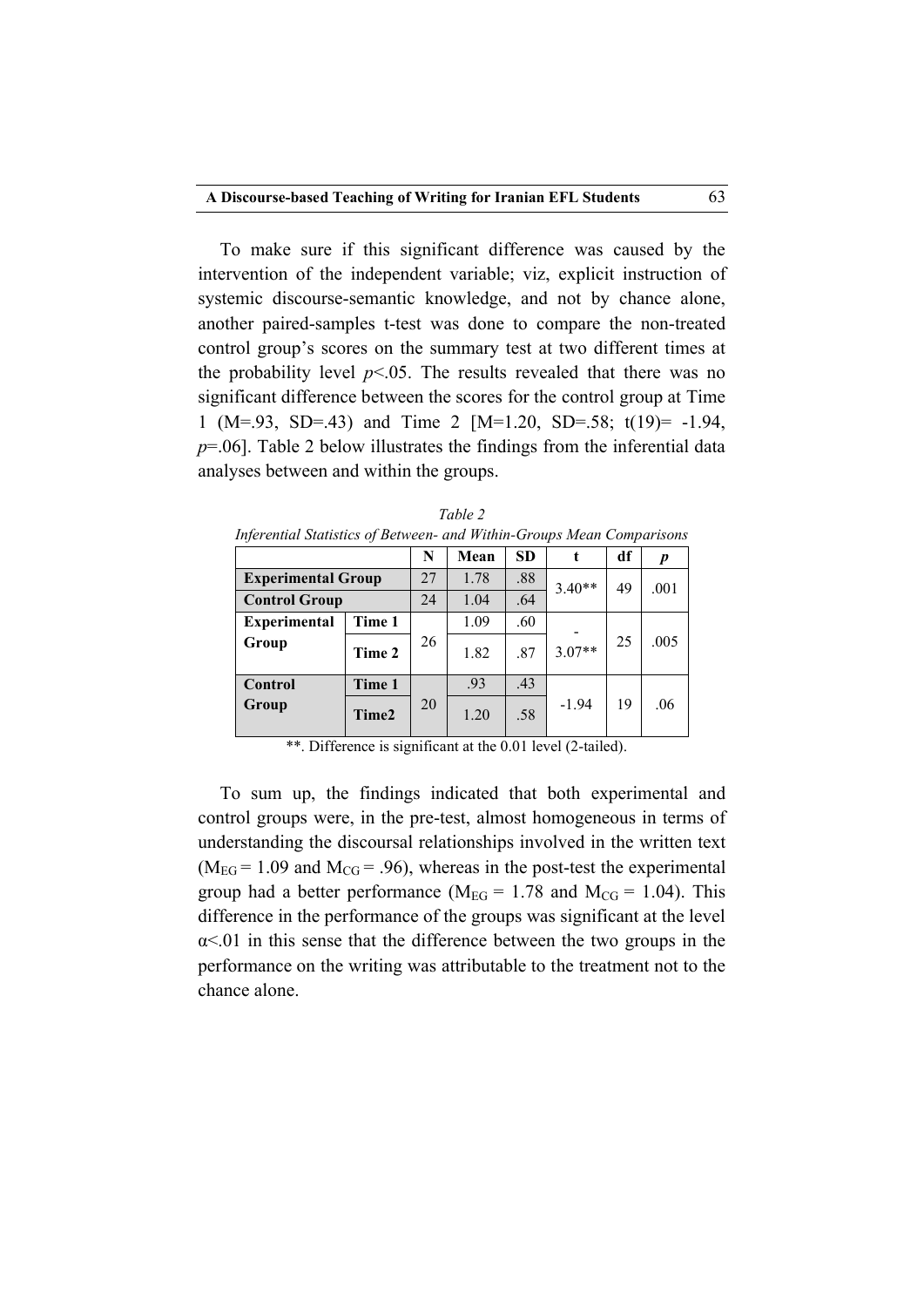### **5. Discussion & Conclusion**

No research studies have been done at this scale. However, the findings of this research are consistent with the findings of previous research studies (Carrell, 1992; Shokouhi & Amin, 2010) about the influence of the structure familiarity on reading and writing. The result of the research by Shokouhi and Amin (2010) showed that the students' familiarity with the context of a genre was an important factor in writing. They concluded that the rhetorical form as a significant phenomenon is more important than content in the organizing of top-level structure of a text and sequencing the events and temporal relationships among them. Moreover, the findings of this study are supported by the result of the studies conducted by and Zhang (2008) as to the role of the formal schema on writing. These two separate research studies indicated that the overt teaching of the formal background knowledge; that is, register and genre, brought about an increase in the performance of the EFL learners in writing.

Based on the findings of this study as well as the previous studies, it can be claimed that Iranian university students will write better and successfully if they are given formal teaching about the register; that is, the field, tenor and mode of the discourse, and the genre of different text types in accordance with the systemic functional linguistics. The familiarity with the register and genre helps students build up a text in relation to the context of situation, which focuses on who, what, how, when and where, on the one hand, and the context of culture, which focuses on the cultural aspect of the communicative event, on the other hand.

All things considered, it can be concluded that a systemic orientation to discourse knowledge can engage students in the considering of the global aspects of the text at the discourse and the local aspects of the text at the sentence level at the same time. Globally, the students are enabled to focus on the schematic structure of the written text along with their constituent stages, which come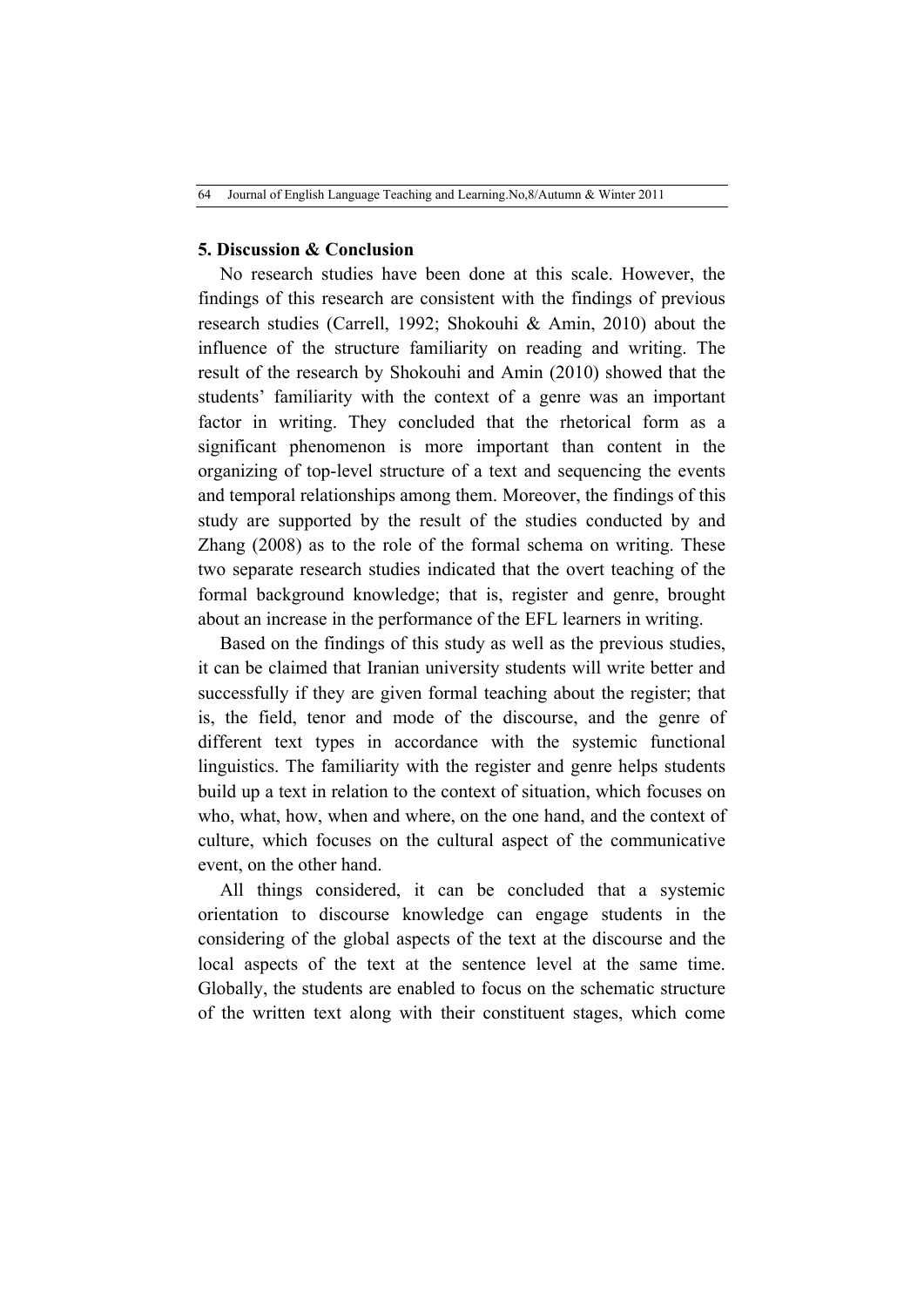together to fulfill an overall purpose, at the text level; and locally they are enabled to pay attention to the logical and semantic relationships at the sentence level. This framework puts premium on the forgotten area in the writing activities; that is to say, it takes the students beyond the sentence level, which is of great significance in the Iranian EFL setting, and familiarize them with the context of situation and the context of culture, which renders possible the producing of a written text as a discourse.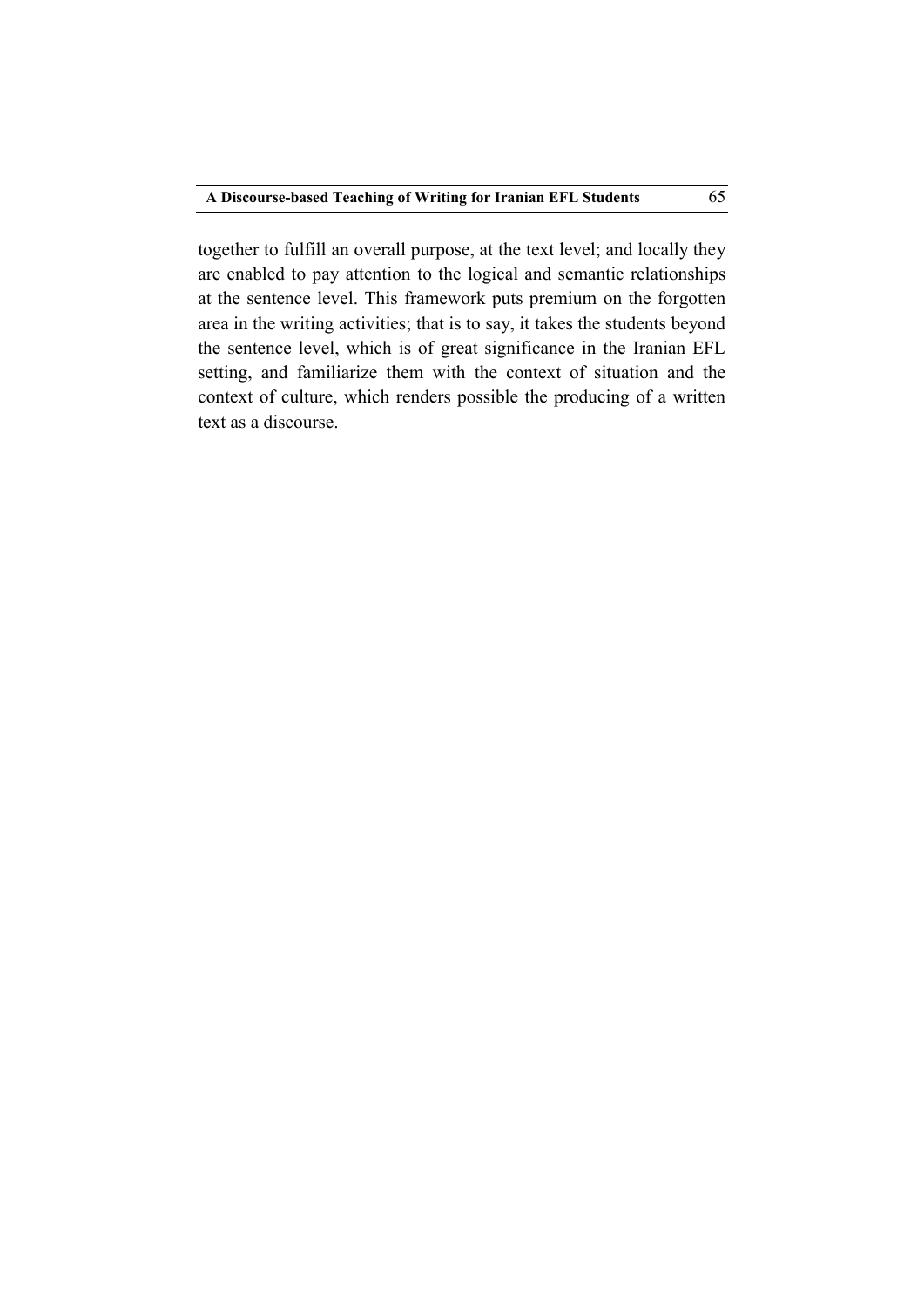### **References**

- Birjandi, P., Alavi, S.M., & Salmani-Nodoushan, M.A. (2004). *Advanced writing.* Tehran: Zabankadeh Publications.
- Carrell, P. L. (1992). Awareness of text structure: Effects on recall. *Language Learning, 42*(1), 1-20. http://dx.doi.org/10.1111/j.1467- 1770.1992.tb00698.x
- Celce-Murcia, M. & Olshtain, E. (2000). *Discourse and context in language teaching: A guide for language teachers.* Cambridge: Cambridge University Press.
- Eggins, S. (1994). *An introduction to systemic functional linguistics*. London: Pinter Publishers.
- Faigley, L. L. (1985). Non-academic writing: The social perspective. In L. Odell & D. Goswami (Eds.), *Writing in a non-academic settings* (pp. 231-248). New York and London: Guildford Press.
- Grabe, W. (1988). Reassessing the term 'interactive'. In P. Carrell, J. Devine & D. Eskey (Eds.), *Interactive approaches to second language reading* (pp. 56-70). New York: Cambridge University Press.
- Grabe, W., & Stoller, F. L. (2002). *Teaching and reassessing reading*. Harlow: Longman.
- Halliday, M. A. K. (1985). Register variation. In M. A. K. Halliday & R. Hasan (Eds.), *Language, context and text: Aspects of language in a social-semiotic perspective* (2nd ed., pp. 29-43). Oxford: Oxford University Press.
- Halliday, M. A. K., & Hasan, R. (1976). *Cohesion in English*. London: Longman.
- Hammond, J., Burns, A., Joyce, H., Brosnan, D., & Gerot, L. (1992). *English for social purposes: A handbook for teachers of adult literacy*. Sydney: National Centre for English Language Teaching and Research, Macquarie University.
- Johns, A. M. (1990). L1 composition theories: Implications for developing theories of L2 composition. In B. Kroll (Ed.), *Second*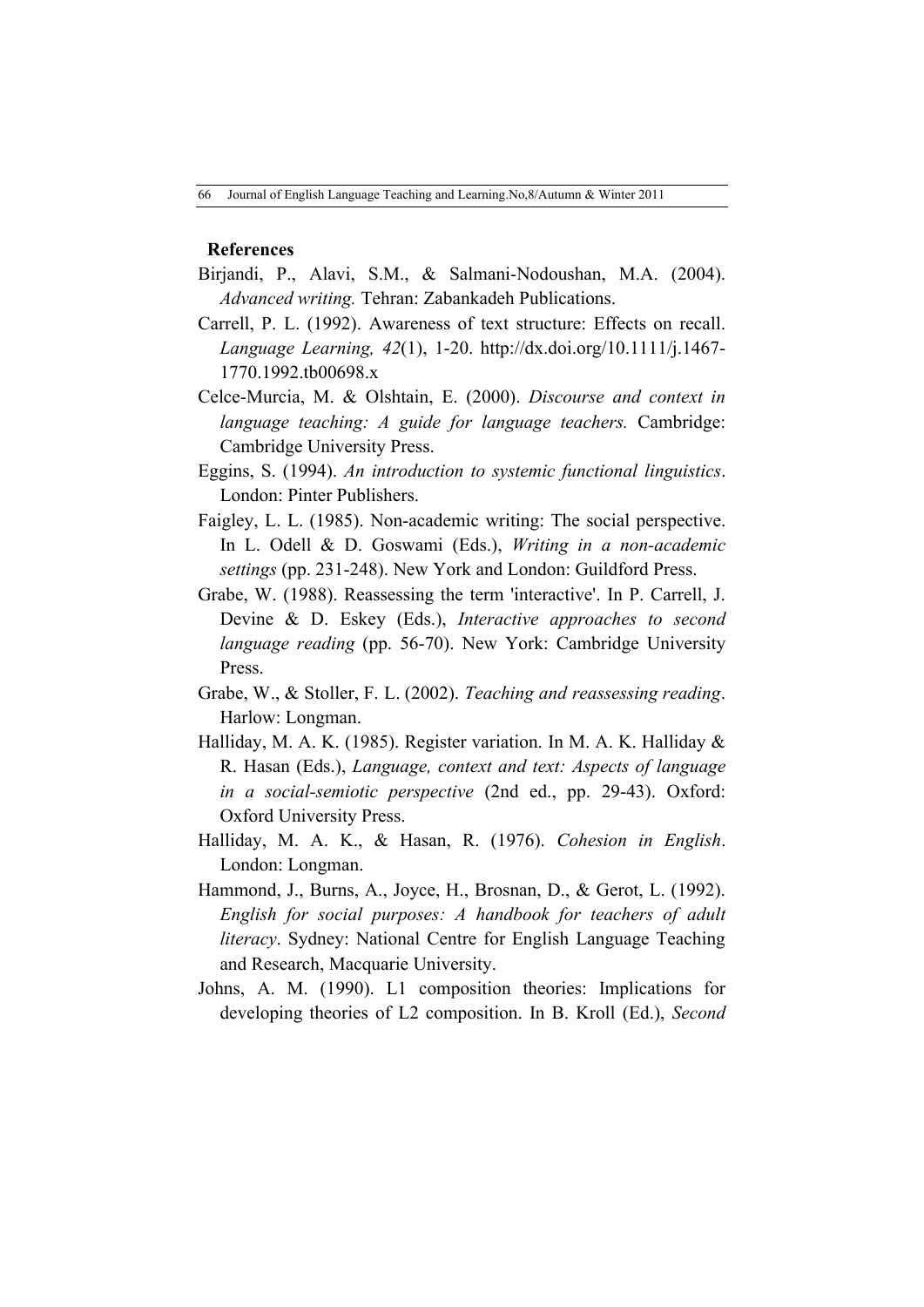*language writing: Research insights for the classroom (pp. 24-36).* Cambridge: Cambridge University Press.

- Kinneavy, J. (1969). The basic aims of discourse*. College Compositions and Communication, 21, 297-304.*
- Lotfipour-Saedi, K. (2006). *Towards the textuality of a text: A grammar for communication*. Tabriz: Forouzesh Publications.
- Martin, J. R. (1992). *English text: System and structure*. Philadelphia/Amsterdam: John Benjamins Publishing Company.
- Reid, J. M. (1993). *Teaching ESL writing.* New Jersey: Regents.
- Reid, J. M. (2001). Writing. In Carter, R. & D. Nunan (Eds.), *The Cambridge guide to teaching English to speakers of other languages* (pp. 28-33). Cambridge: Cambridge University Press.
- Shokouhi, H., & Amin, F. (2010). A systemist 'verb transitivity' analysis of the Persian and English newspaper editorials: A focus of genre familiarity on EFL learners' reading comprehension. *Journal of Language Teaching and Research, 1*(4), 387-396.
- Silva, T. (1993). Toward an understanding of the distinct nature of L2 writing: The ESL research and its implications. *TESOL Quarterly, 27, 657-677.*
- Silva, T., & Matsuda, P. K. (2002). Writing. In N. Schmitt (Ed.), *An introduction to applied linguistics* (pp.251-266). London: Arnold.
- Sommers. N. (1980). Revision strategies of students writers and experienced adult writers. *College Composition and Communication, 32, 378-388.*
- Swales, J. (1990). *Genre Analysis: English in academic and research settings.* Cambridge: Cambridge University Press.
- Zhang, X. (2008). The effects of formal schema on reading comprehension – An experiment with Chinese EFL readers. *computational Linguistics and Chinese language Processing, 13*(2), 197-214. Retrieved 20 July, 2010 from www.aclclp.org.tw/clclp/v13n2/v13na4.pdf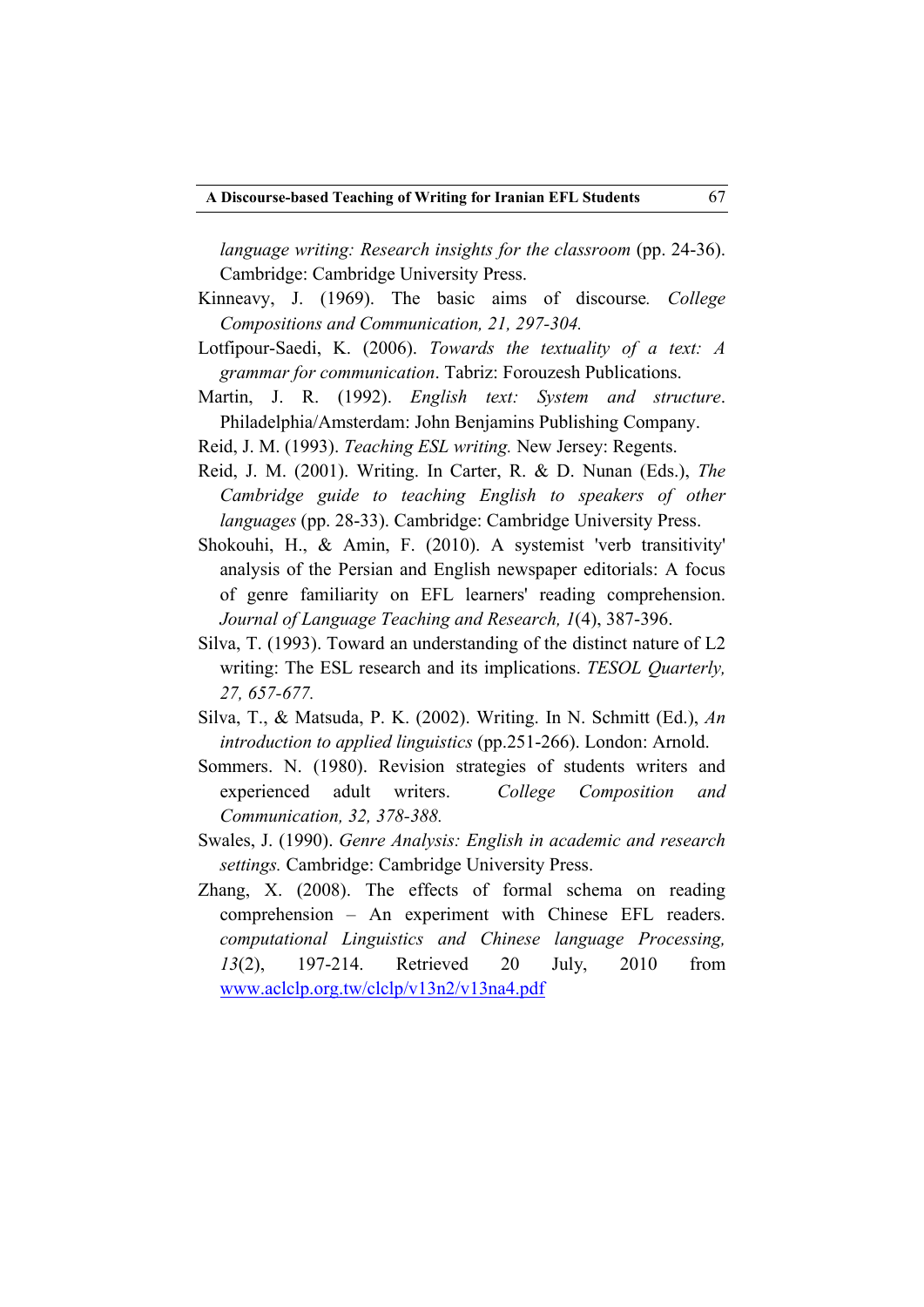Yaghchi, M. A. (2000). The impact of formal instruction of references and conjunctions on reading comprehension of Iranian EST students. Unpublished Master's Thesis. Iran University of Science and Technology, Iran.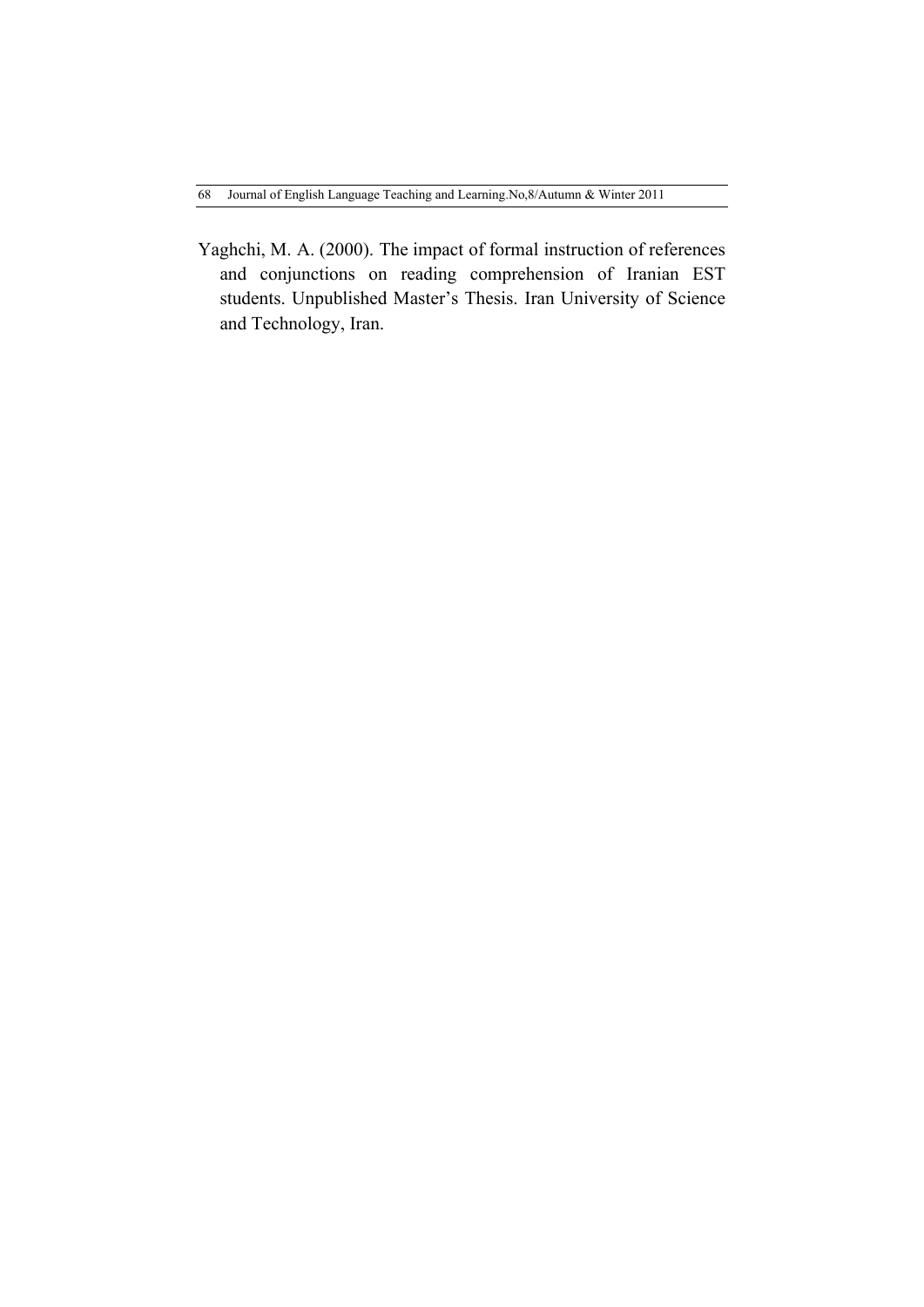## **Appendix A: Template for Multiple Trait Scoring Rubric for the Writing Test**

# **Trait 1: Genre**

**5 Points:** The writing, as a sample of an exposition text, observes the order, structure and presentation of information perfectly. It has an inviting introduction (or Thesis), clear discussion and logical transition of the main ideas (six Arguments) and a satisfying ending (or Conclusion).

**4 Points:** The writing, as a sample of an exposition text, observes the order, structure and presentation of information. It has an inviting introduction (or Thesis), discussion of some of the main ideas (more than two and less than six Arguments) and a satisfying ending (or Conclusion).

**3 Points:** The writing, as a sample of an exposition text, observes the order, structure and presentation of information. It has an introduction (or Thesis), discussion of only a few of the main ideas (less than three Arguments) and an ending (or Conclusion).

**2 Points:** The writing, as a sample of an exposition text, does not observe the order, structure and presentation of information perfectly. It may have an introduction (or Thesis) and one/two main ideas (or Arguments) or an ending (or Conclusion).

**1 Point:** The writing, as a sample of exposition text, does not observe the order, structure and presentation of information. It has only an introduction (or Thesis), or one/two main ideas (or Arguments) or an ending (or Conclusion).

**0 Point:** No summarizing is attempted.

### **Trait 2: Register**

**5 Points:** The writing, as a sample of exposition text, is clear and focused in terms of the topic, main ideas, logical relationships between the ideas and the writer's commitment to the topic. It bears a perfect and accurate discussion of the subject matter (Field), a well-organized sequence of all the available main ideas (Mode) and a fully impersonalized restatement of the topic from the passage